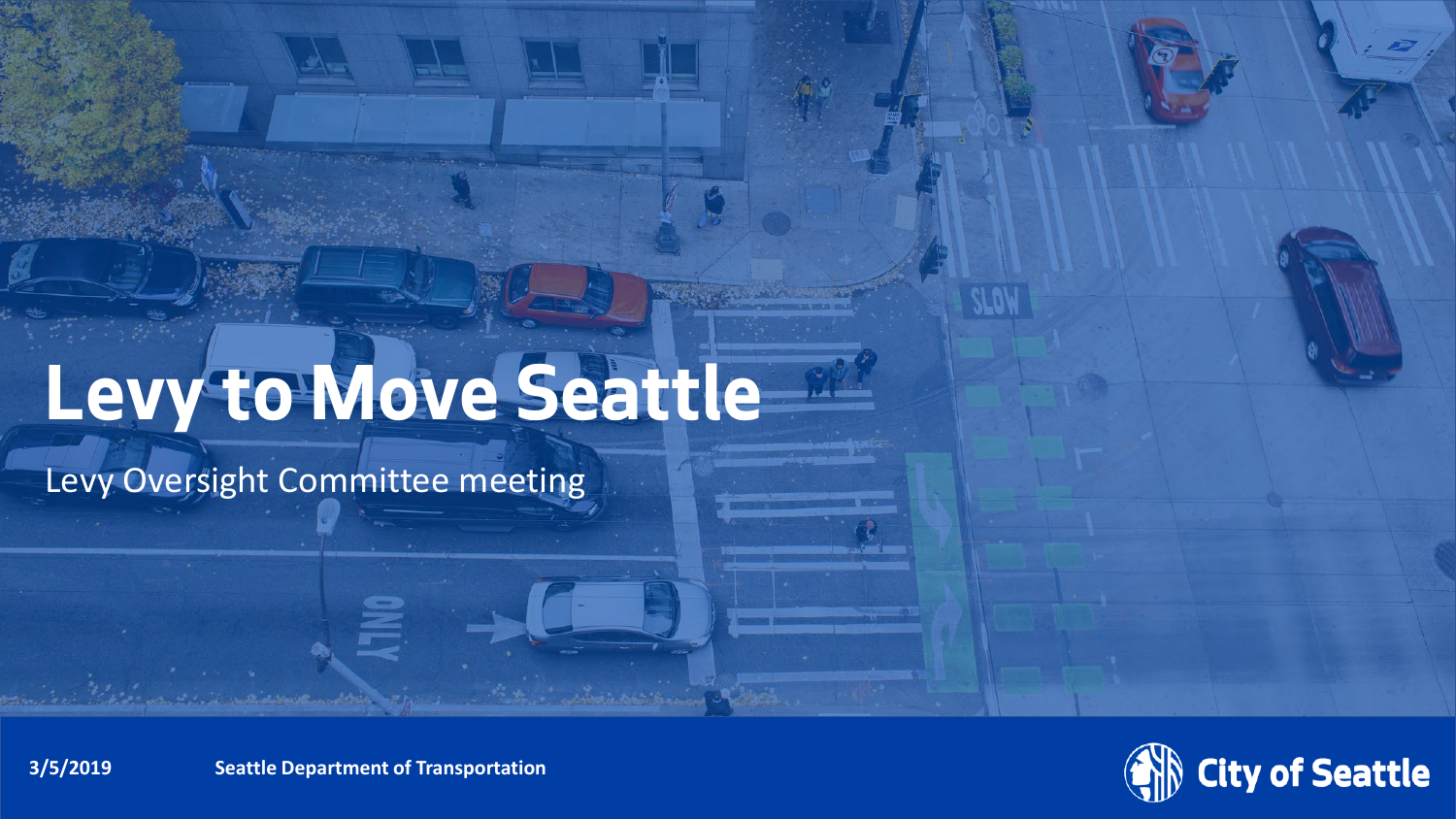## **Agenda**

- NSF 2019-2021 program update
- 2019 planned accomplishments
- Update on process and program management improvements
- Adopt 2018 Levy Oversight Committee letter

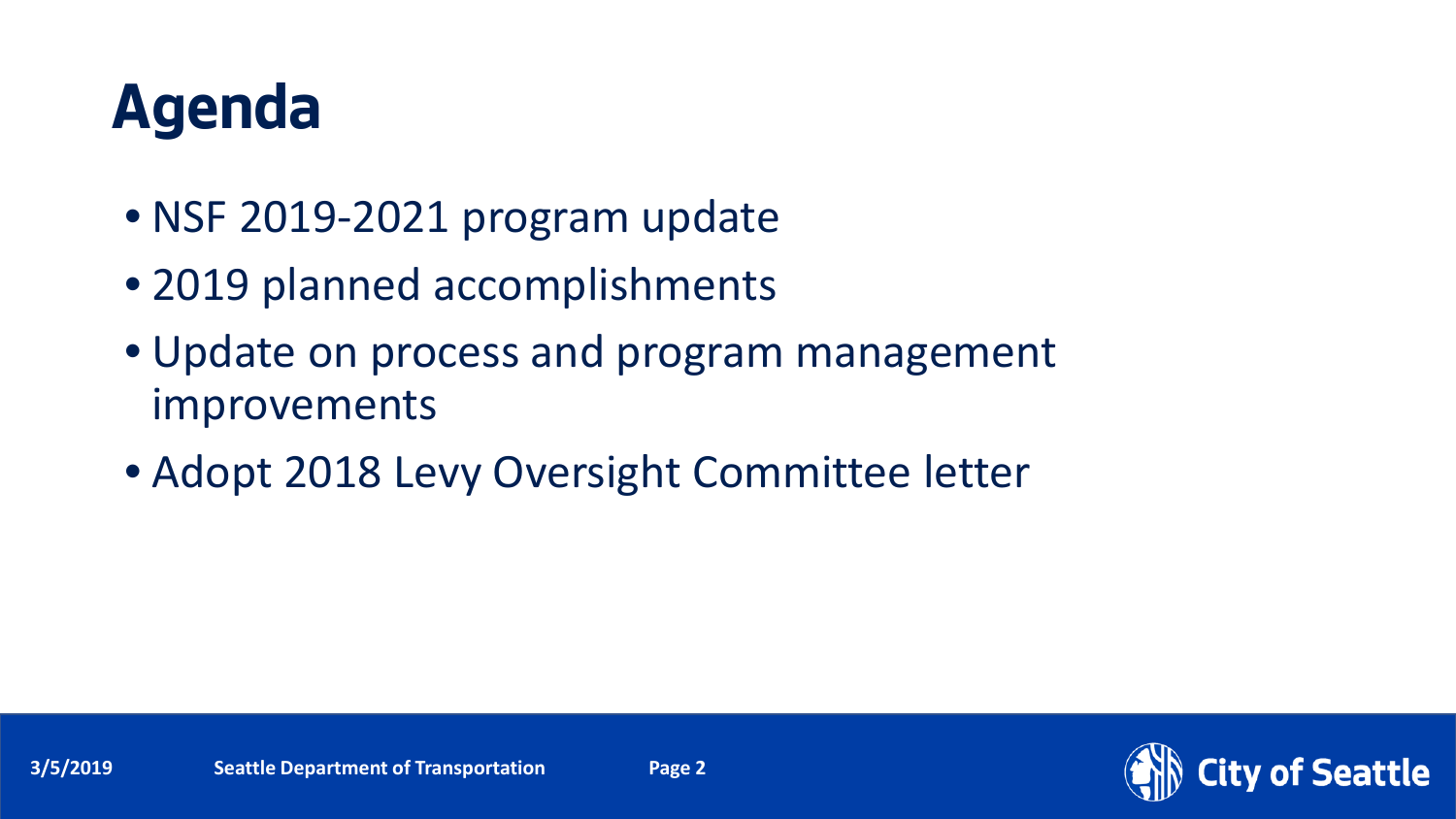## **Neighborhood Street Fund 2019-2021 Cycle** March Update



**3/5/2019 Diame Seattle Department of Transportation**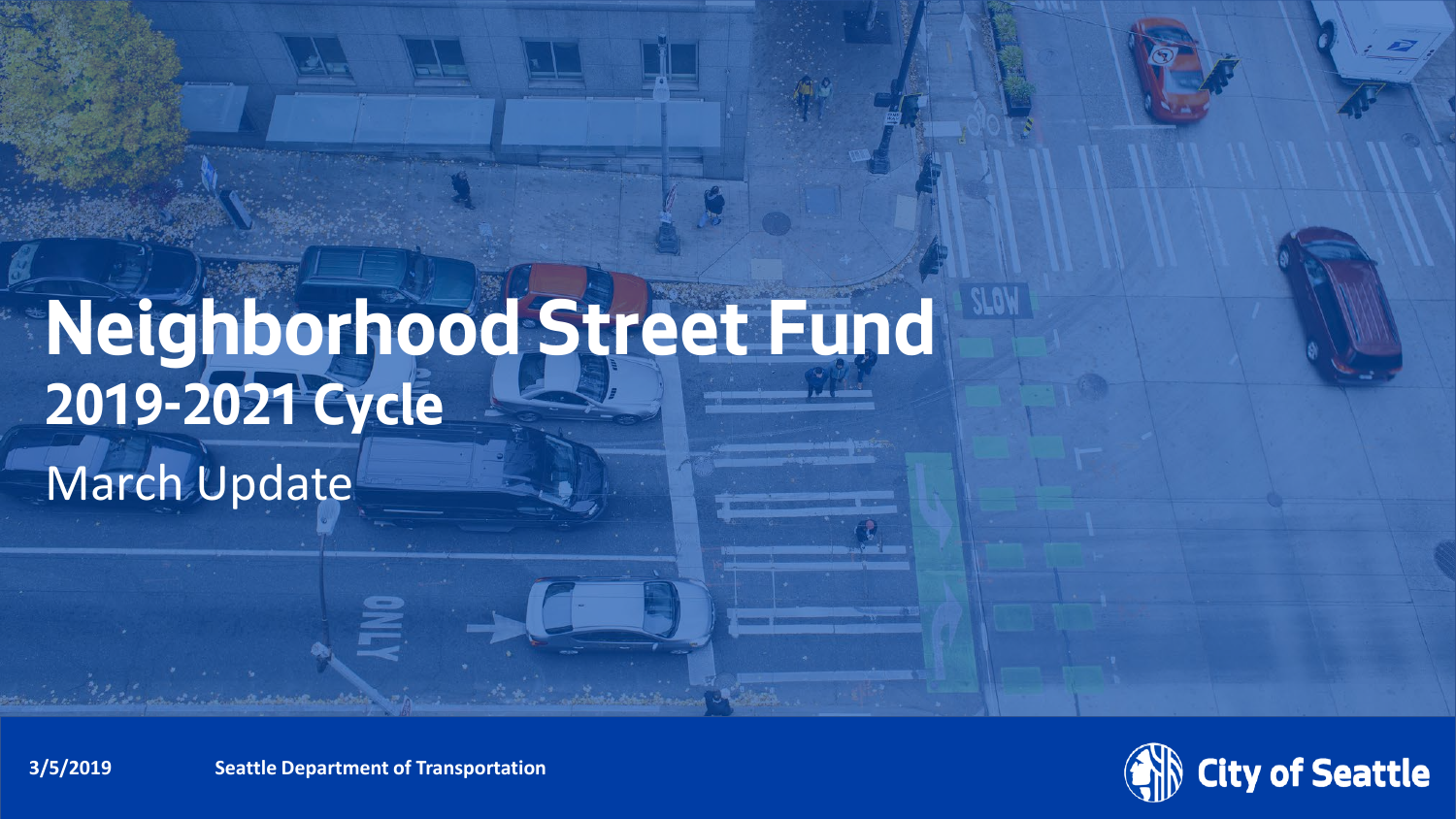## **Briefing Purpose**

- Outline NSF program and budget for 2019-2021 cycle
- Update on how Application Phase and Community Prioritization Phase went
- Describe current program status and upcoming Public Vote Phase
- Final Selection Phase (LOC step)

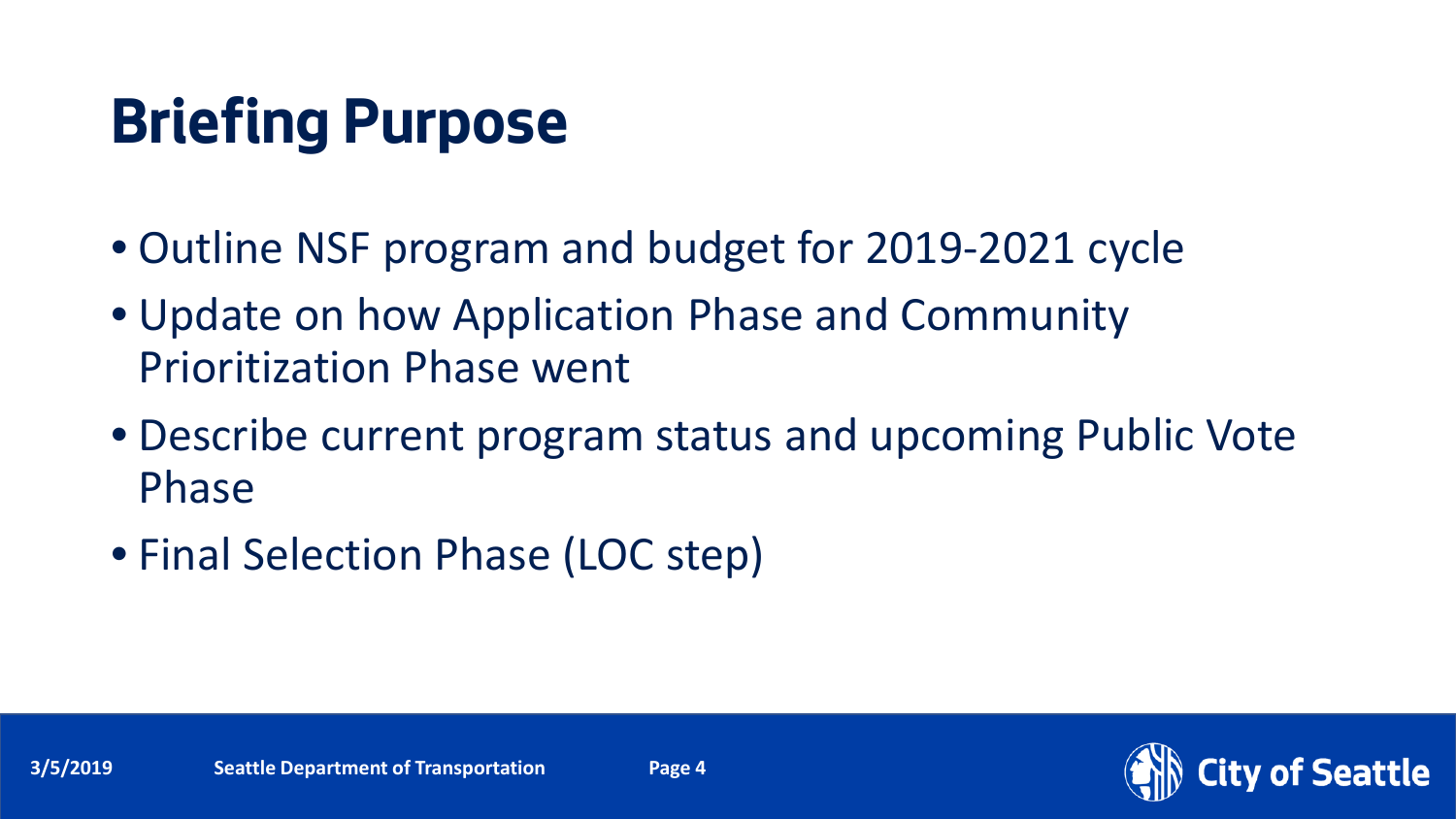## **Program and Budget**

- Three, 3-year cycles during levy
	- One cycle = select/design/build projects
- Funded by Levy to Move Seattle
- Up to \$8M per cycle
- Community identified
- Projects between \$100K and \$1M

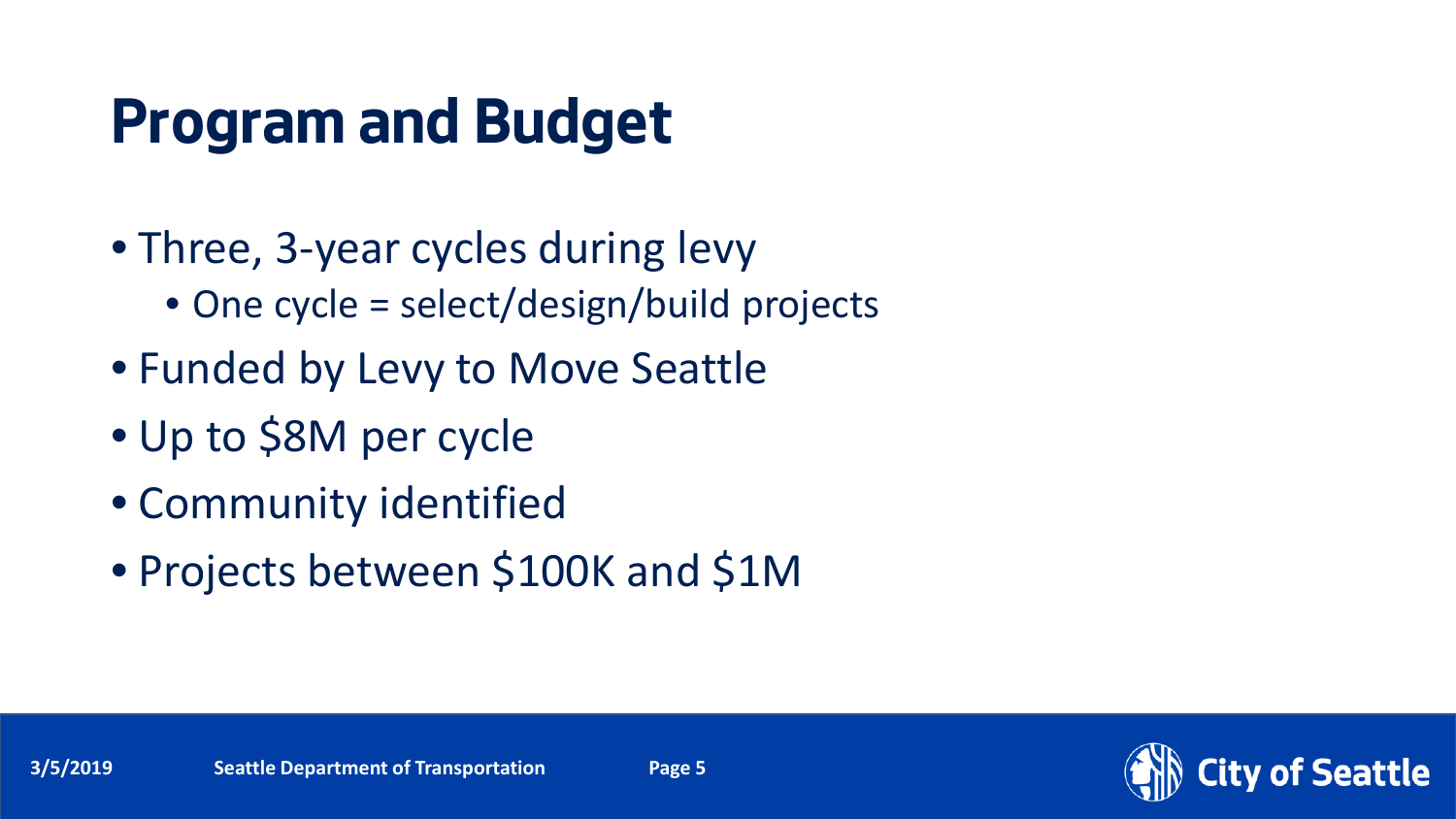## **2016 Process**



## **2019 Process**



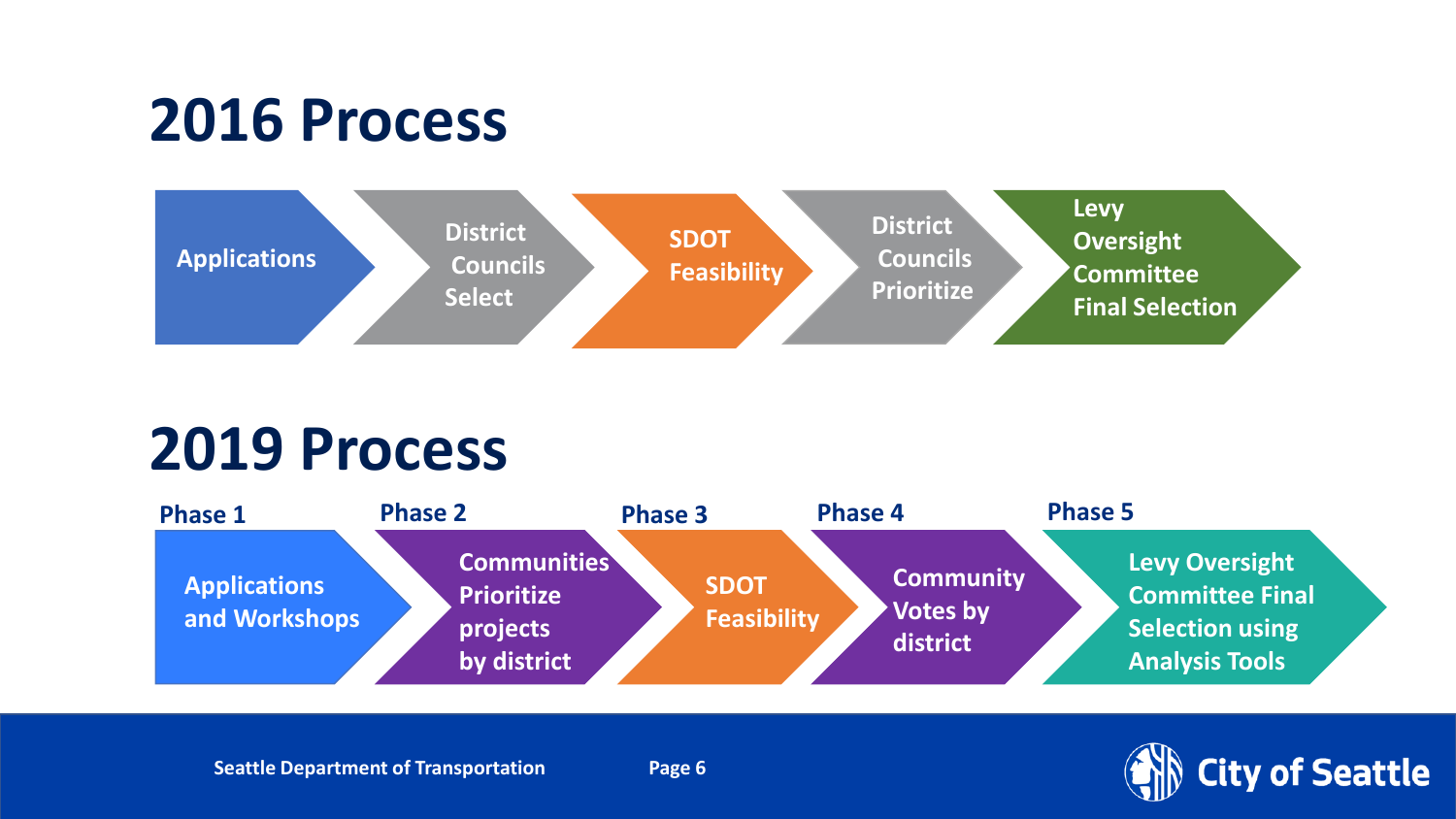# **Phase 1: Applications**



- NSF emphasized equitable outreach:
	- 17 outreach events across all 7 Council Districts reaching 300+ people
	- Materials translated into 7 languages
	- Targeted advertising for historically underserved communities
		- Ethnic newspapers, social media, posters, and radio
- Over 300 applications were received in this cycle!
	- Almost double from last cycle
	- No projects cut unless they didn't meet NSF requirements

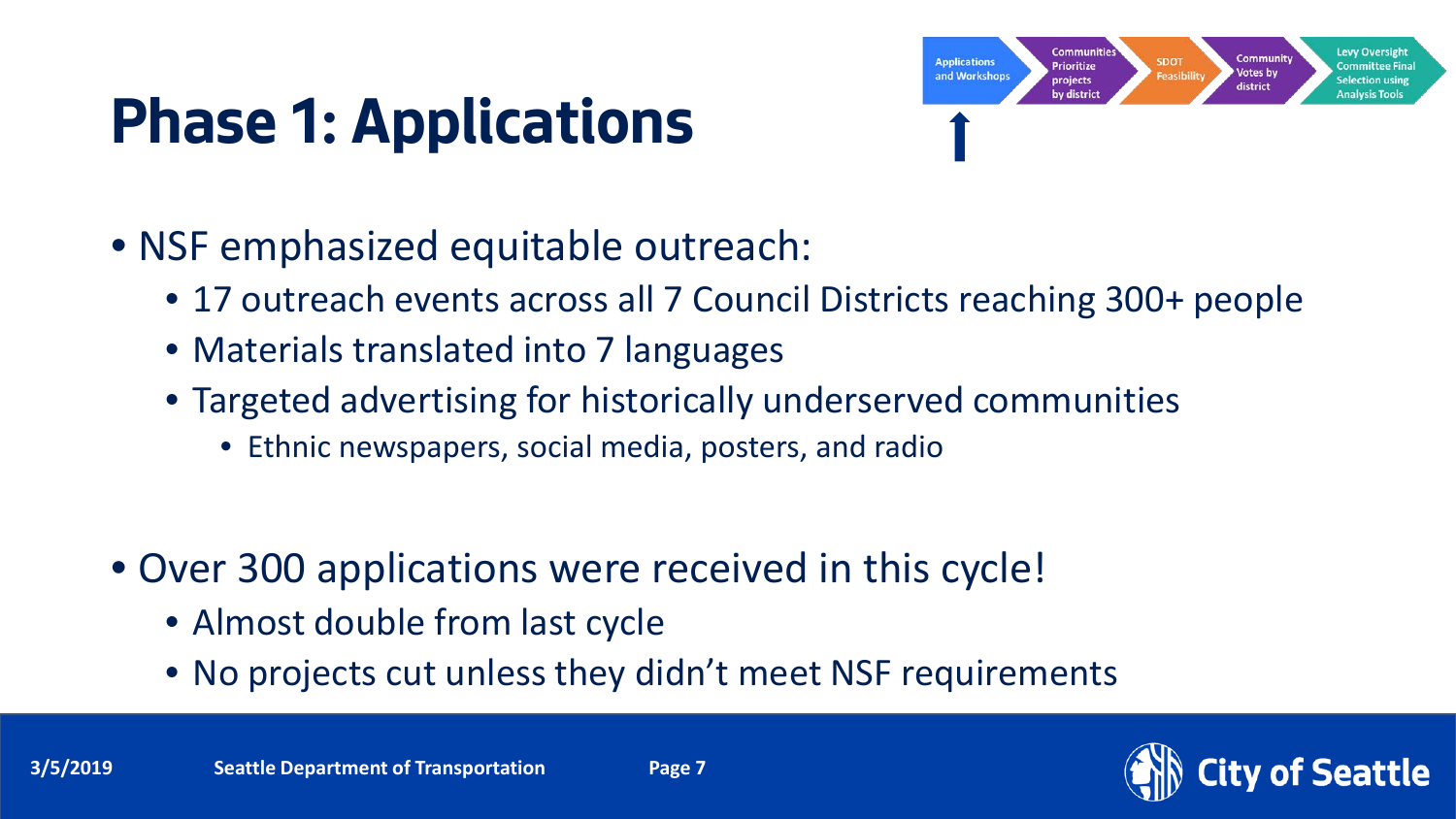

## **Phase 2: Community prioritization**

- NSF held presentation events in each Council District
	- Staff presented all projects and invited applicants to add detail
	- Attendees discussed projects and provided SDOT with scorecards determining which projects were desired
- Consider.it website allowed constituents to discuss and score projects online
	- 9000+ Project Ranking Opinions submitted by 1500+ people so far

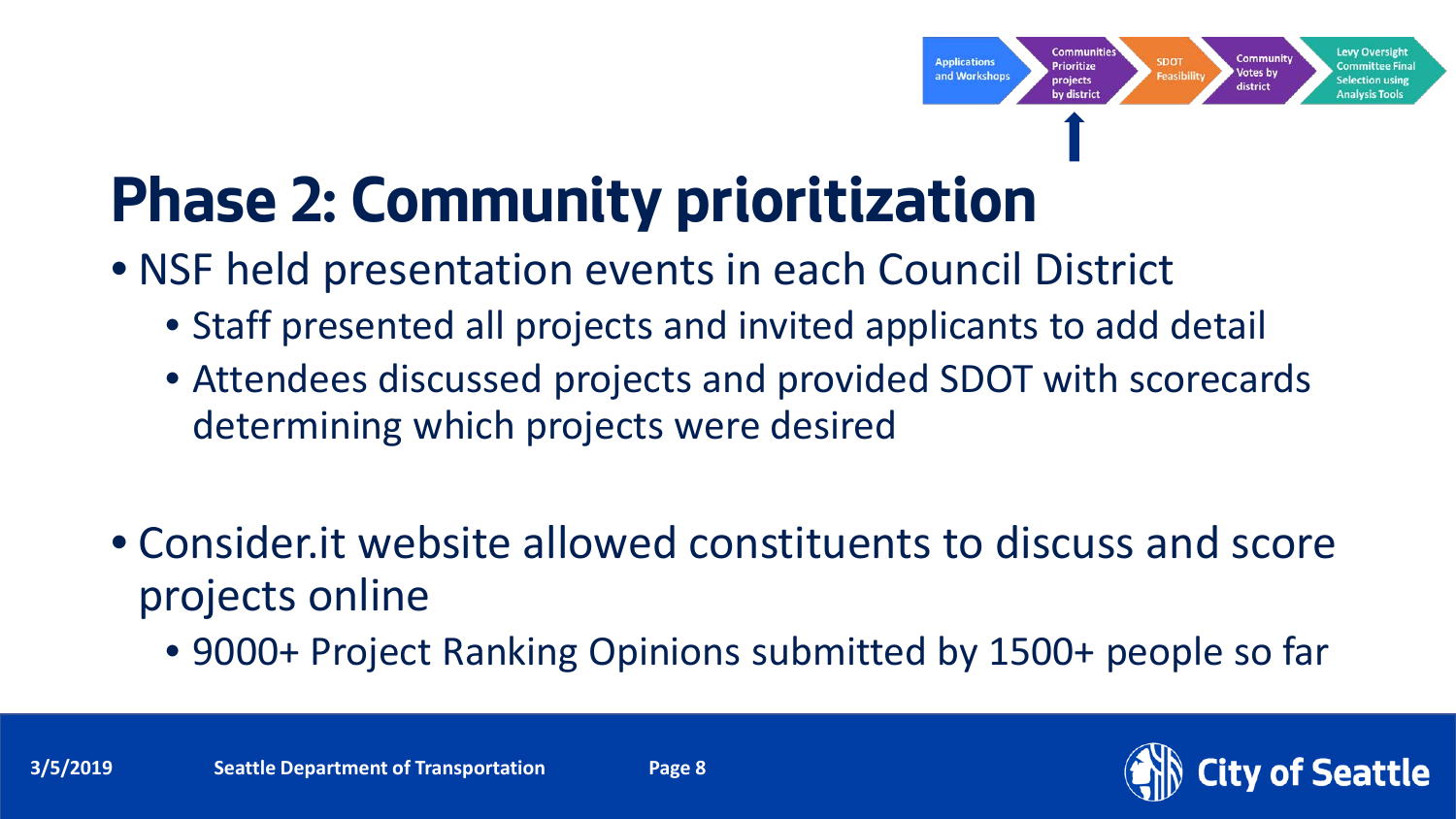## **Consider.it**

Dayton Avenue Pedestrian Safety & Visibility

2019-248 | Dayton Ave N between N 115th St and N 120th St

Haller Lake Street End Intersection

2019-48 | Densmore Ave N and N 125th St

### **Illuminate Aurora**

2019-116 | Aurora Ave N between N 85th ST and N 105th St

### Improve sidewalk between Wedgewood Elementary and 35th Ave NE 2019-176 | NE 85th St between 31st Ave NE and 35th Ave NE

Improve Walkability for Olympic View Elementary and Sacajawea Elementary 2019-89 | NE 95th St between 12th Ave NE and 17th Ave NE

### Improved pedestrian crossing at NE 90th St. &

**Roosevelt Way NE** 

2019-306 | Roosevelt Way NE and NE 90th St



The Neighborhood Street Fund program enables communities to propose and help prioritize transportation projects. The top projects are then built by the Seattle Department of Transportation. The program helps us achieve the vision laid out in Move Seattle to make our transportation network more integrated and efficient.

We, the Seattle Department of Transportation, need your help prioritizing the projects submitted by your neighbors during Phase 1: Idea Collection. Please read the proposals below and evaluate them based on your community's wants and needs. In Phase 3, you will get a chance to vote on the top projects.

You can attend a nearby **public meeting** if you prefer an in-person discussion.



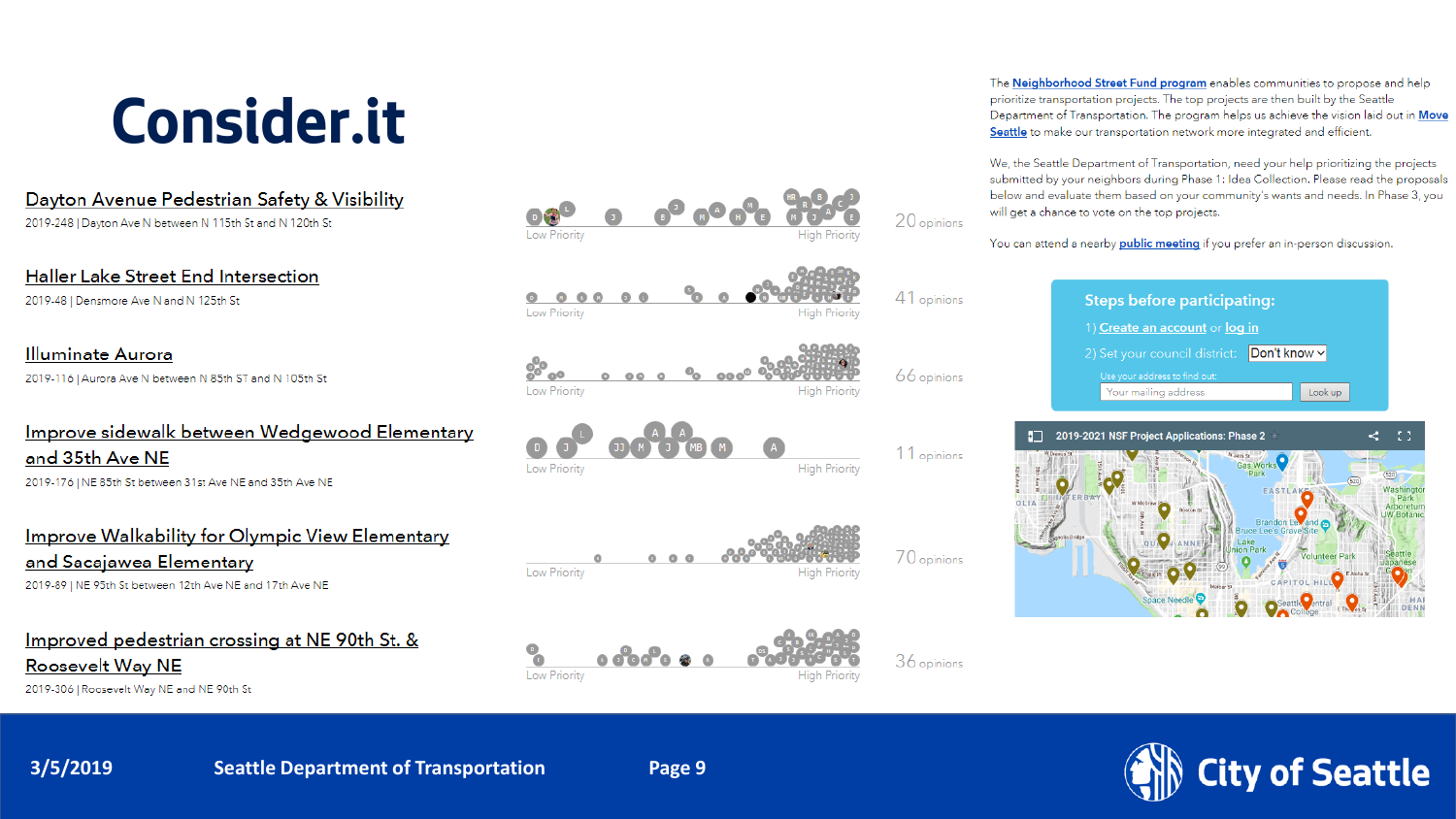## **Phase 3: Feasibility**



- Current phase we are starting in March
- SDOT doing internal feasibility reviews for all community prioritized proposals
- Preparing initial concept designs for Phase 4 (Public Vote)

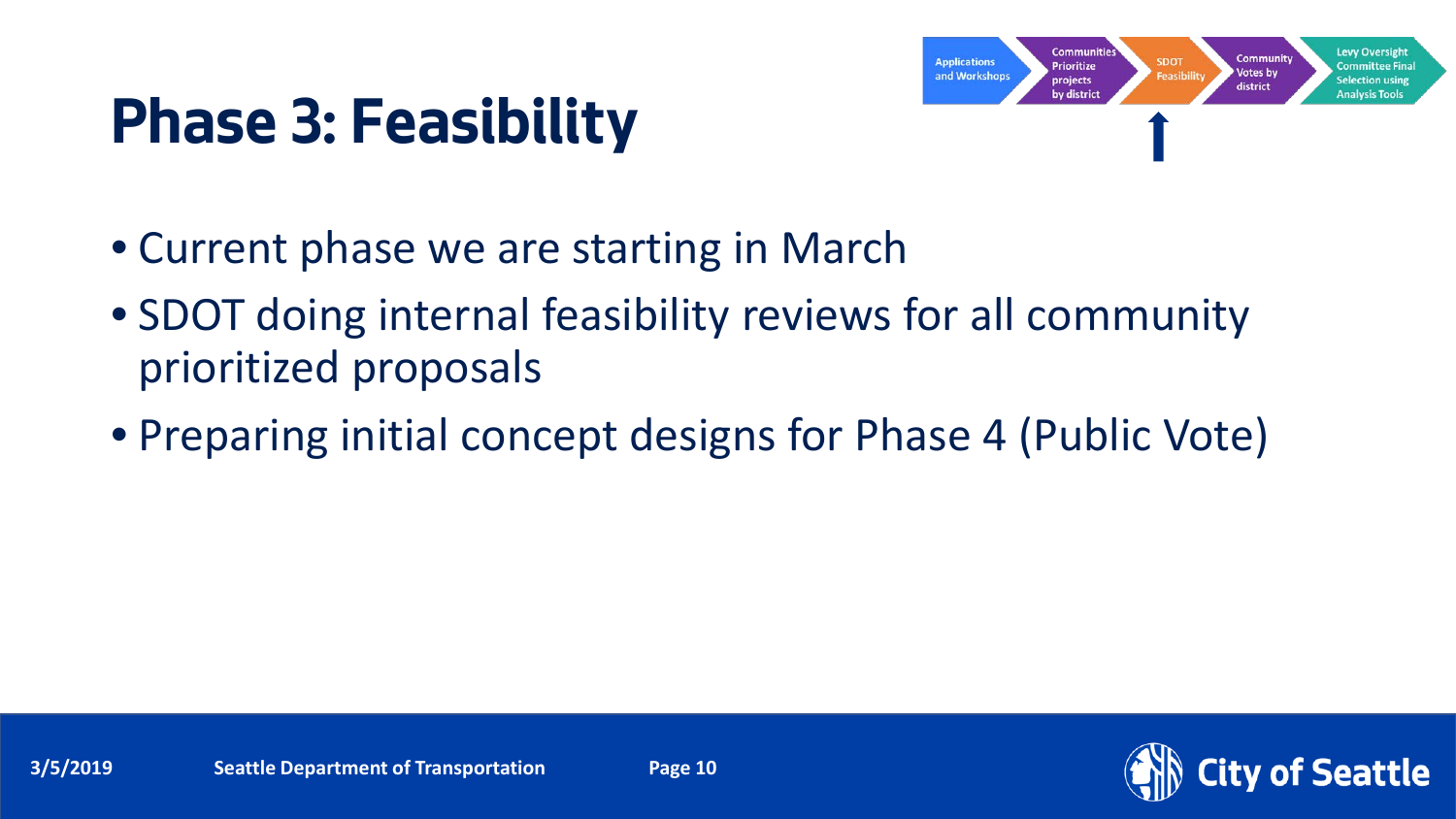## **Phase 4: Public Vote**



- Public will vote online, at events, or using drop off ballots in April
- Top 5 projects per Council District will be evaluated for concept design
- Top 3 feasible projects per Council District will be presented to LOC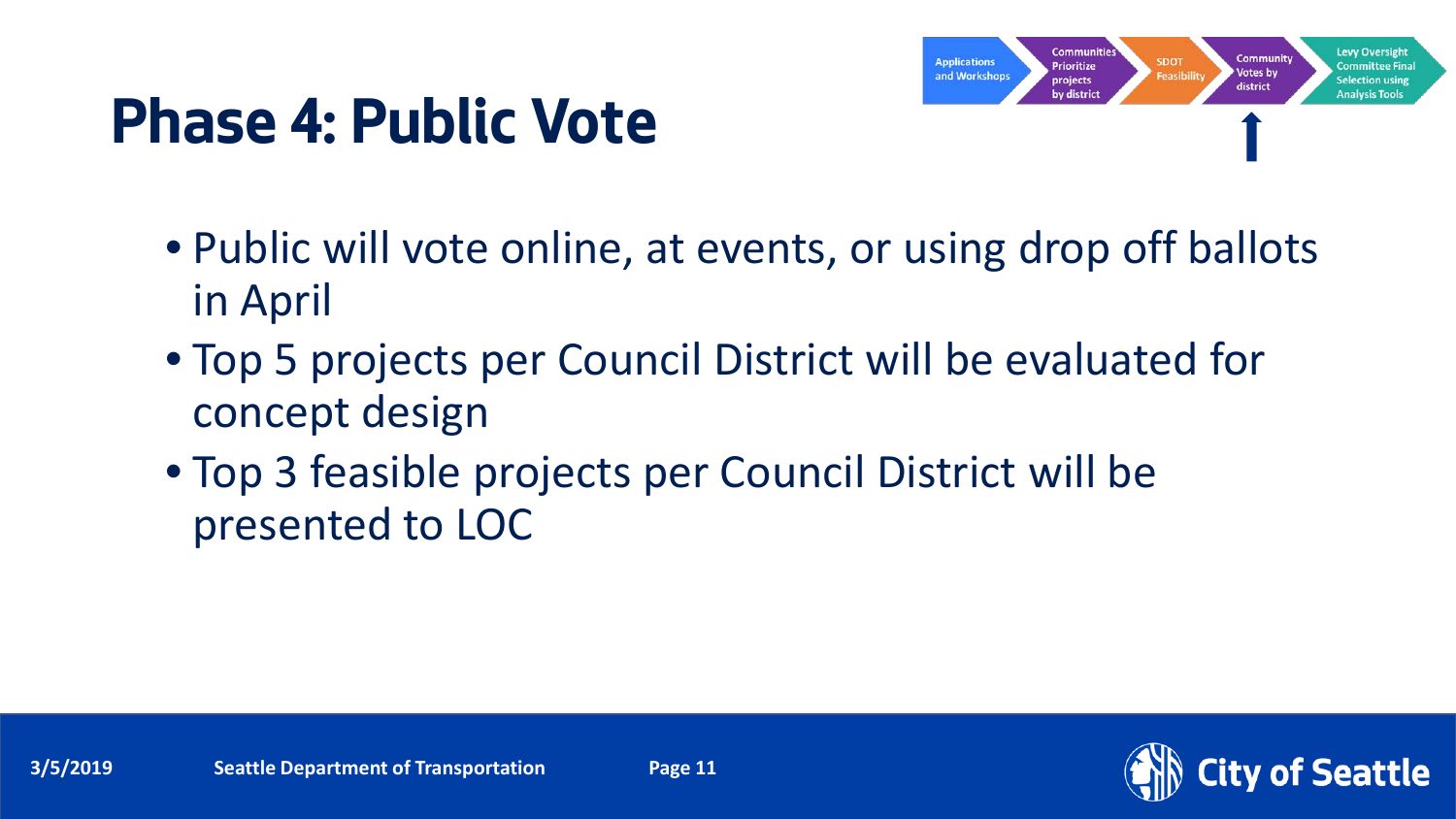## **Phase 5: LOC final selection**

- SDOT will present a list of 21 projects (top 3 per Council District) to LOC at June 4 meeting
- Full concept designs will be delivered digitally by July 1
- SDOT will provide Guidance Scoring to help scope evaluation
- LOC will review project list/concept designs and produce a final preferred project list by or at August 6 meeting
	- Project list reduce from 65 (2016) to 21 (2019)
	- Evaluation time extended to August
	- Equity and Community Support built into process already

**Levy Oversig** 

**Committee Fina** 

Selection using

**Analysis Tools** 

Communit

Votes by

district

**SDOT** 

**Feasibilit** 

Communiti

**Prioritize** 

projects

by district

**Applications** 

and Workshops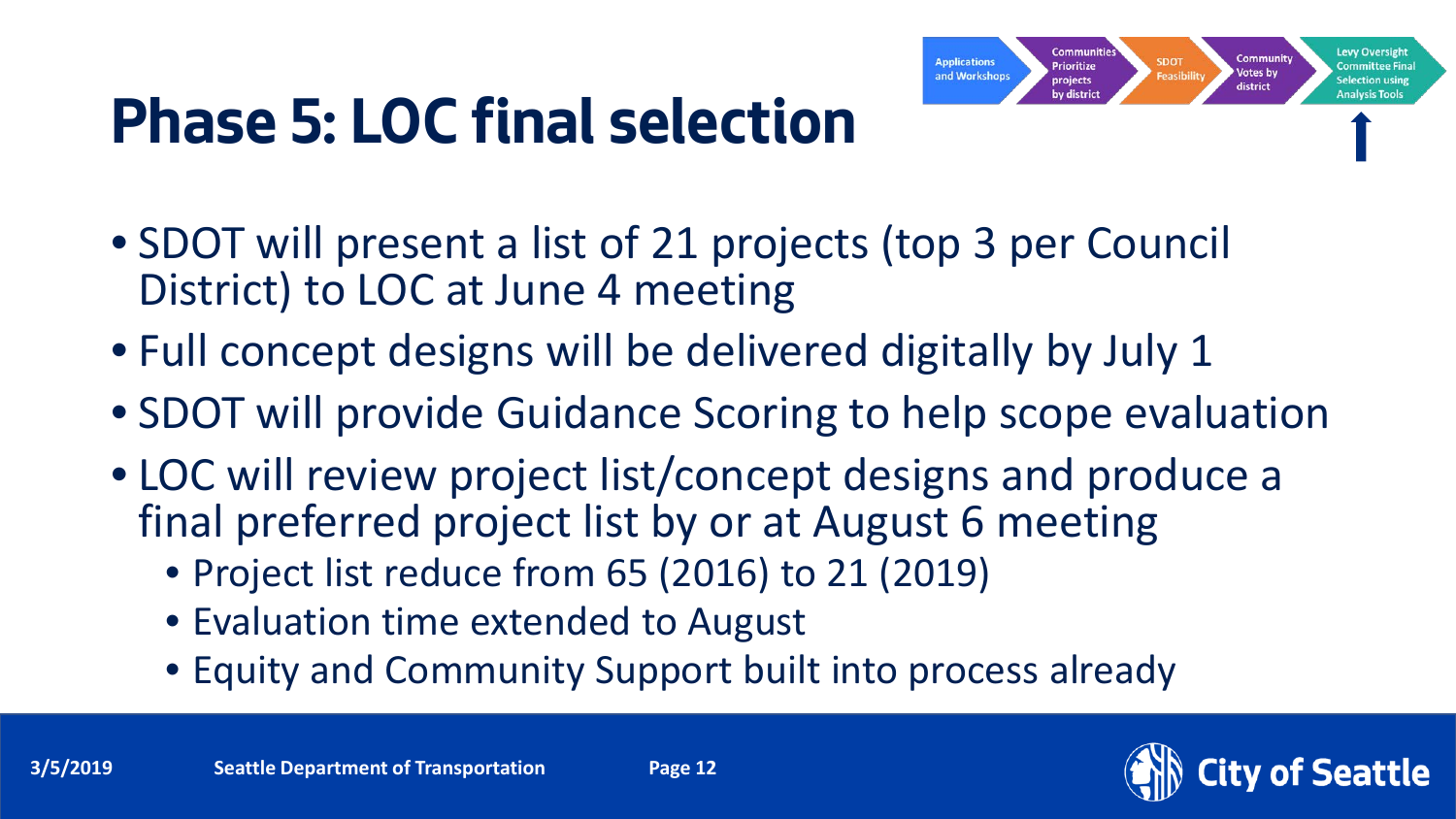## **Questions?**

[NSF@seattle.gov](mailto:NSF@seattle.gov) | 206-733-9361

### www.seattle.gov/transportation/NSF.htm



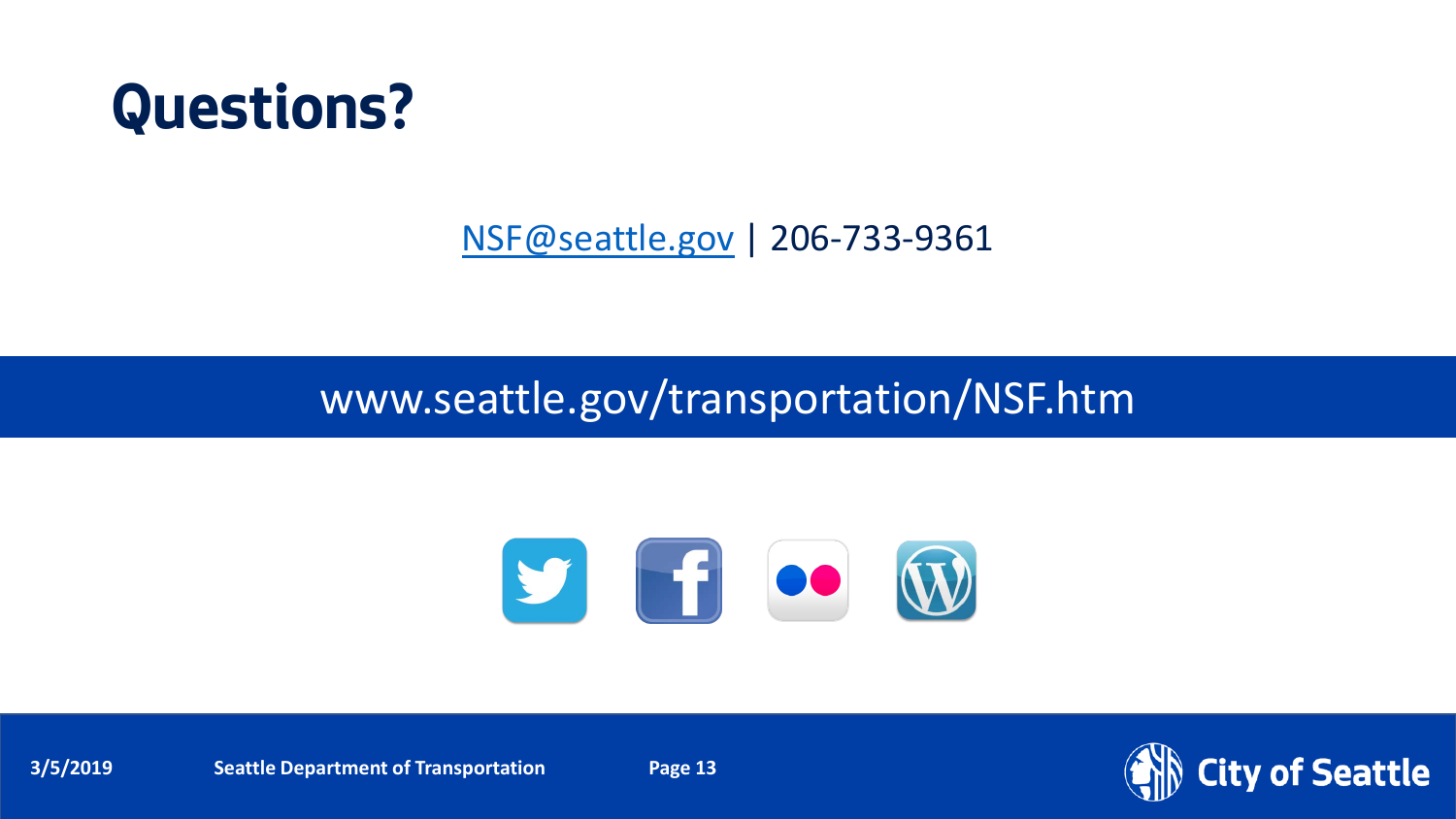# **2019 Planned Accomplishments**



**3/5/2019 Diame Seattle Department of Transportation**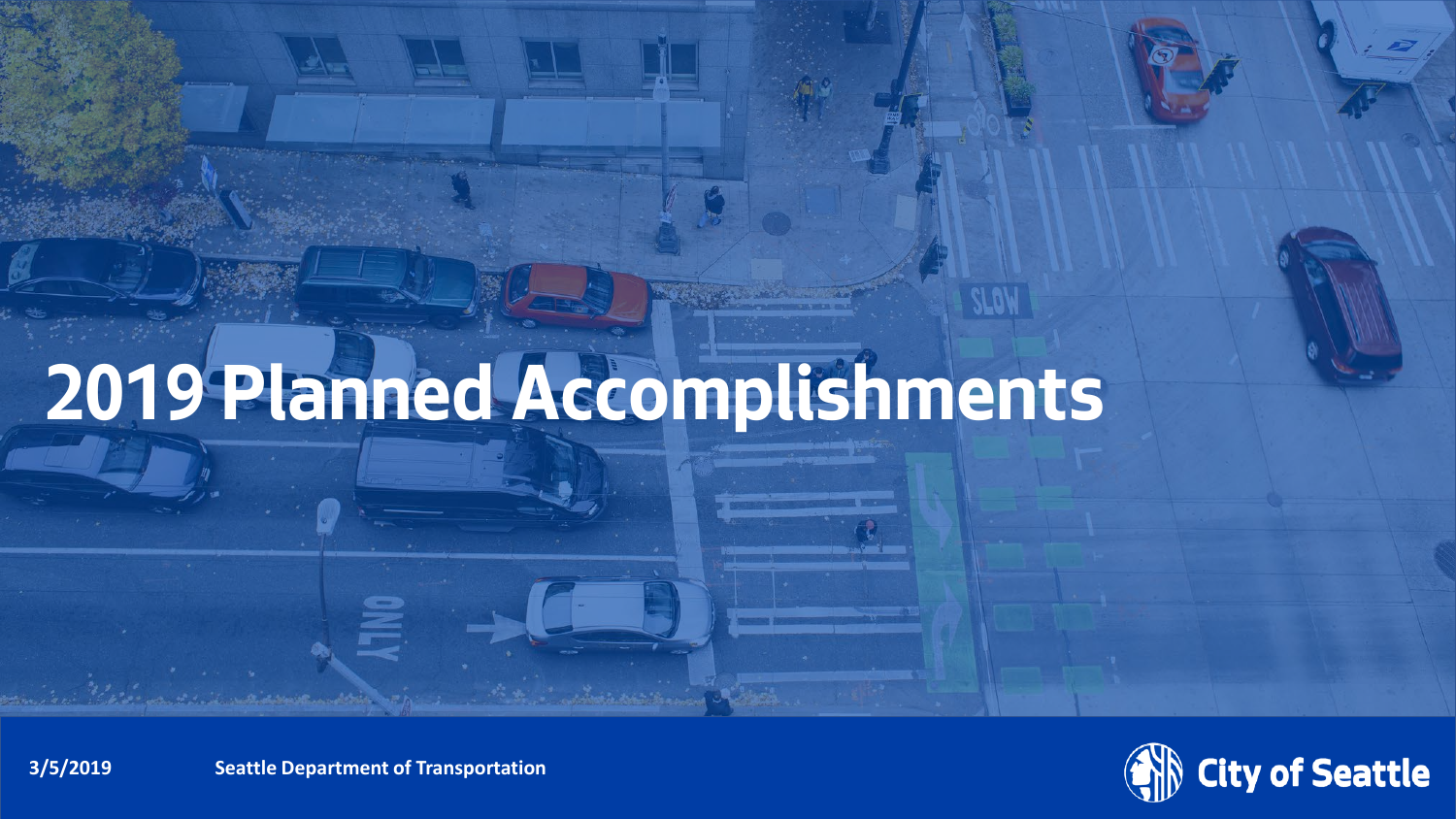## **Goals**

- [Updated Levy Workplan Report](https://www.seattle.gov/Documents/Departments/SDOT/About/Funding/2018_1129_MoveSeattle_WorkPlan_FINAL.pdf) (November 2018) provides baseline for remaining years of Levy
- Planned Accomplishment document is an annual outline of a given year's planned deliverables
- We will confirm or update the plan for that year given any changes to funding, citywide priorities, or updates to schedules/risk/etc

### 2019 PLANNED **ACCOMPLISHMENTS** February 2019



#### Purpose

This document outlines 2019 planned accomplishments for Move Seattle Levy programs. The planned accomplishments are outlined against the commitments identified in the Updated Workplan Report, published in November 2018. Explanations are provided for programs that note differences from workplan commitment. The upcoming 2019 quarterly and annual reports will compare a program's progress against the program's 2019 planned accomplishments

#### Background

SDOT developed the Updated Workplan Report following a comprehensive assessment of the levy, completed in April 2018 at the direction of Mayor Durkan. The Workplan identifies a clear and measurable plan moving forward, demonstrating SDOT's commitment to deliver a high-quality transportation system for Seattle in a way that is more transparent and accountable to the people of Seattle. This document is intended to be read alongside the Updated Workplan Report. For more background on the levy assessment or to see the full history for each program, please reference the Updated Workplan Report.

#### 2019 Spend Plar

It is assumed that the 2019 Adopted Budget amounts for each program are adequate to meet 2019 deliverables (planned accomplishments). Each year, we evaluate our spend plans during Q1-Q2 to decide if we need different amounts of funding per program to meet the year's planned accomplishments. If necessary, SDOT works with City Council and the City Budget Office, via the Supplemental Budget Process to implement any changes to the Adopted Budget. For 2019, we expect to have updated spend plans available in early April.





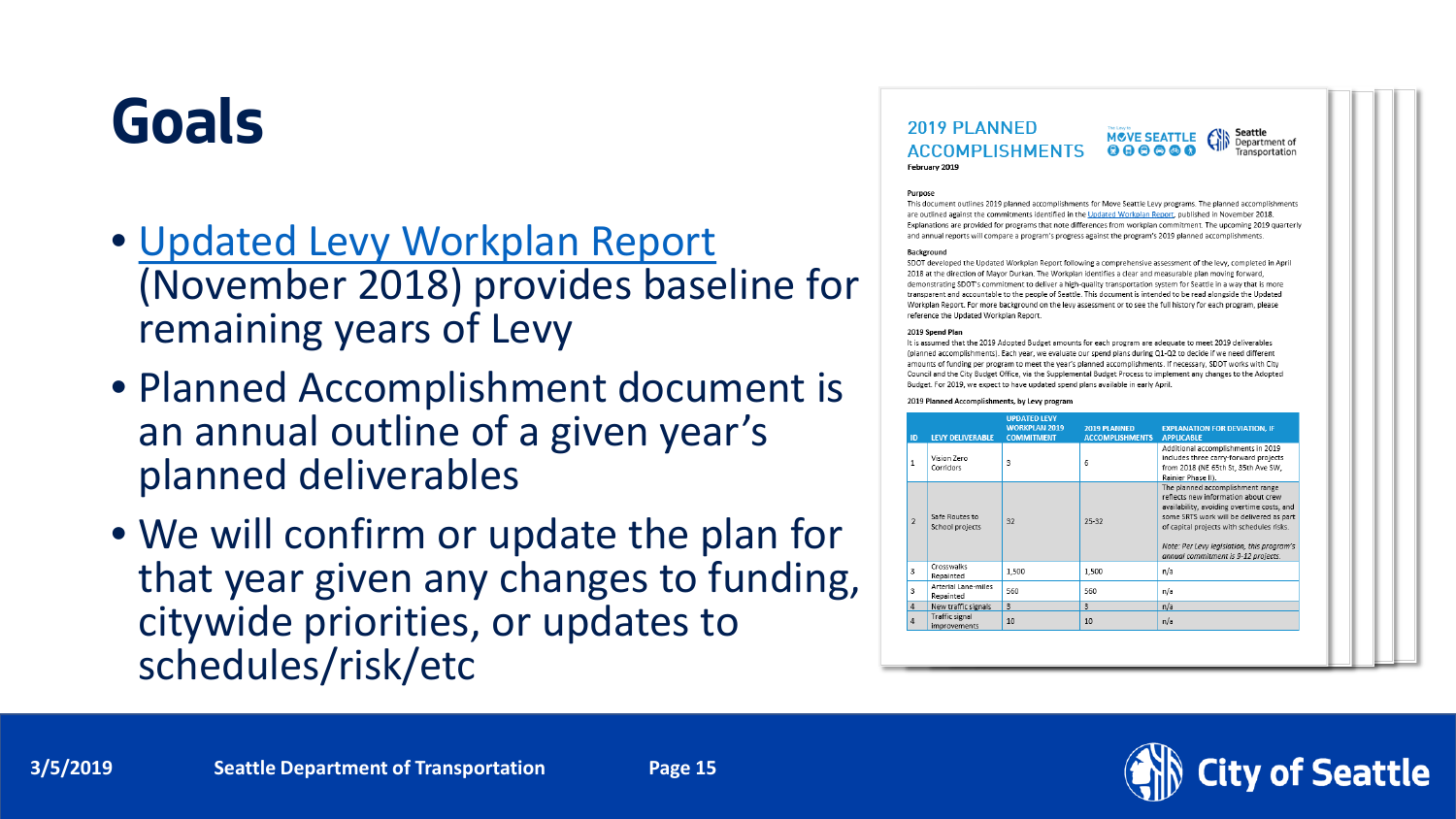## **Programs to review tonight**

#1 Vision Zero #5 Bicycle Safety #9 Arterial Roadway Maintenance #12 Bridge Seismic #18 Multimodal Improvements #25 New Sidewalks



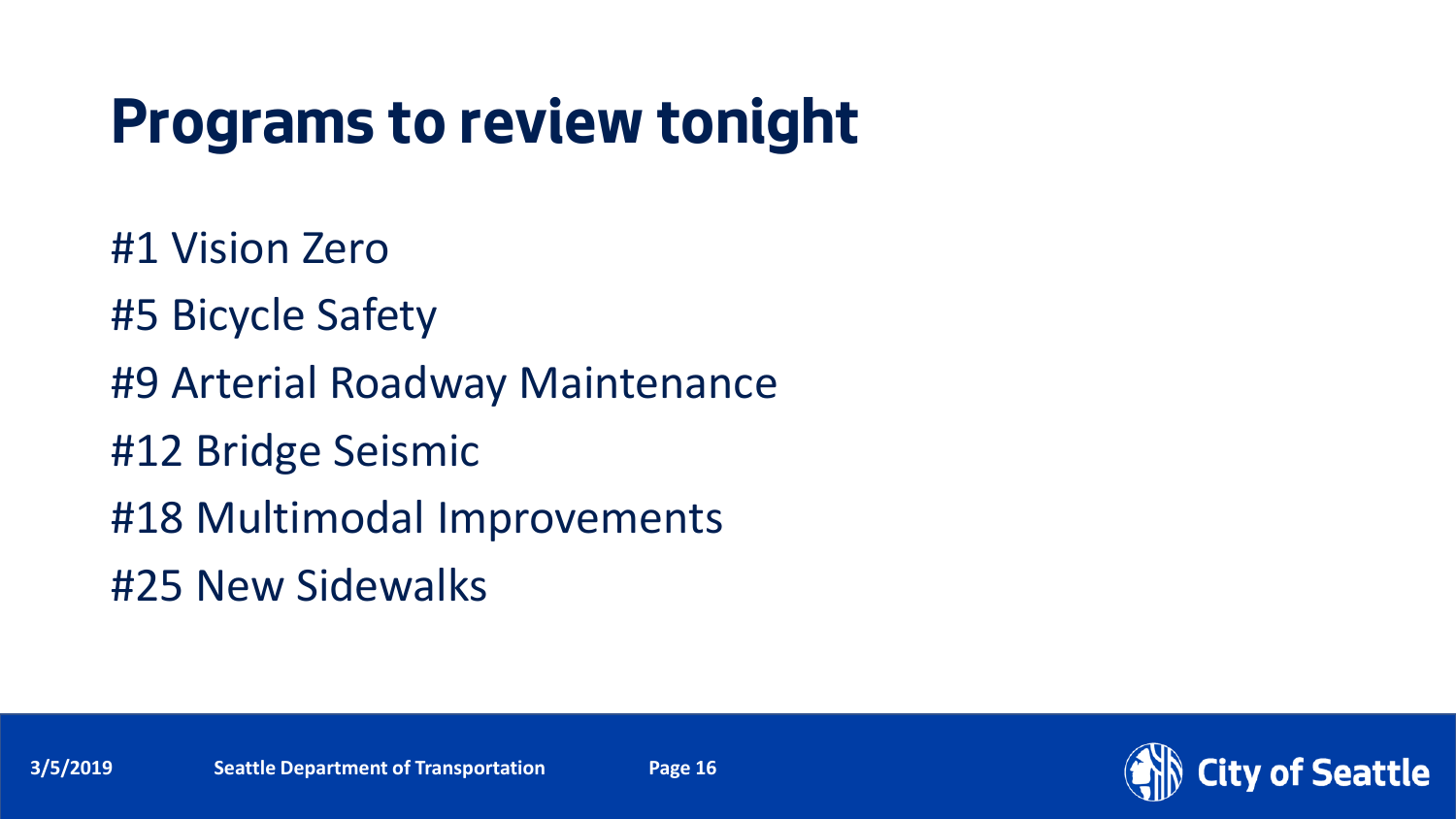## **Questions?**

[MoveSeattle@seattle.gov](mailto:MoveSeattle@seattle.gov)

### www.seattle.gov/LevytoMoveSeattle



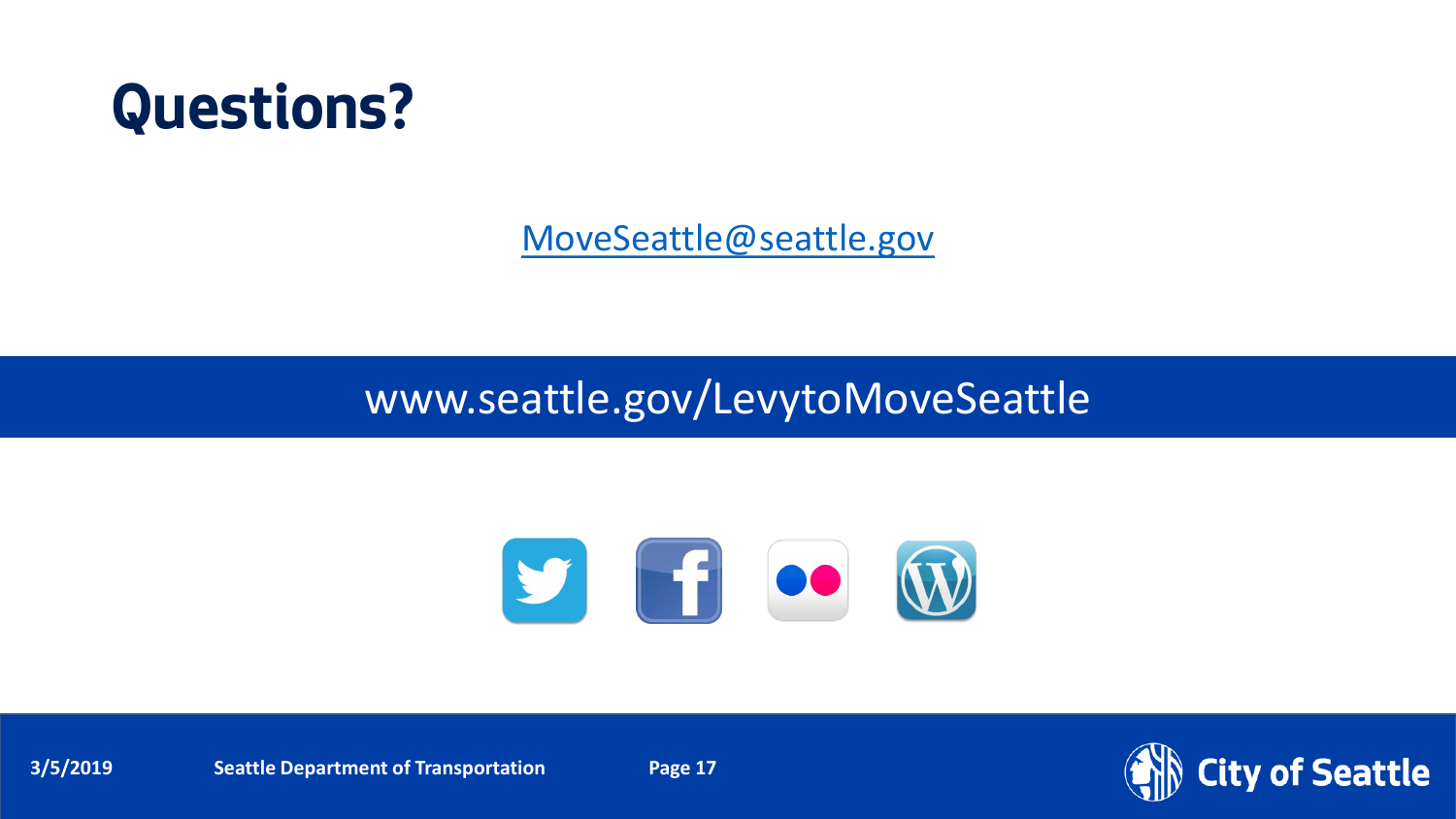# **Process and program management improvements**



**3/5/2019 Diagonal Seattle Department of Transportation**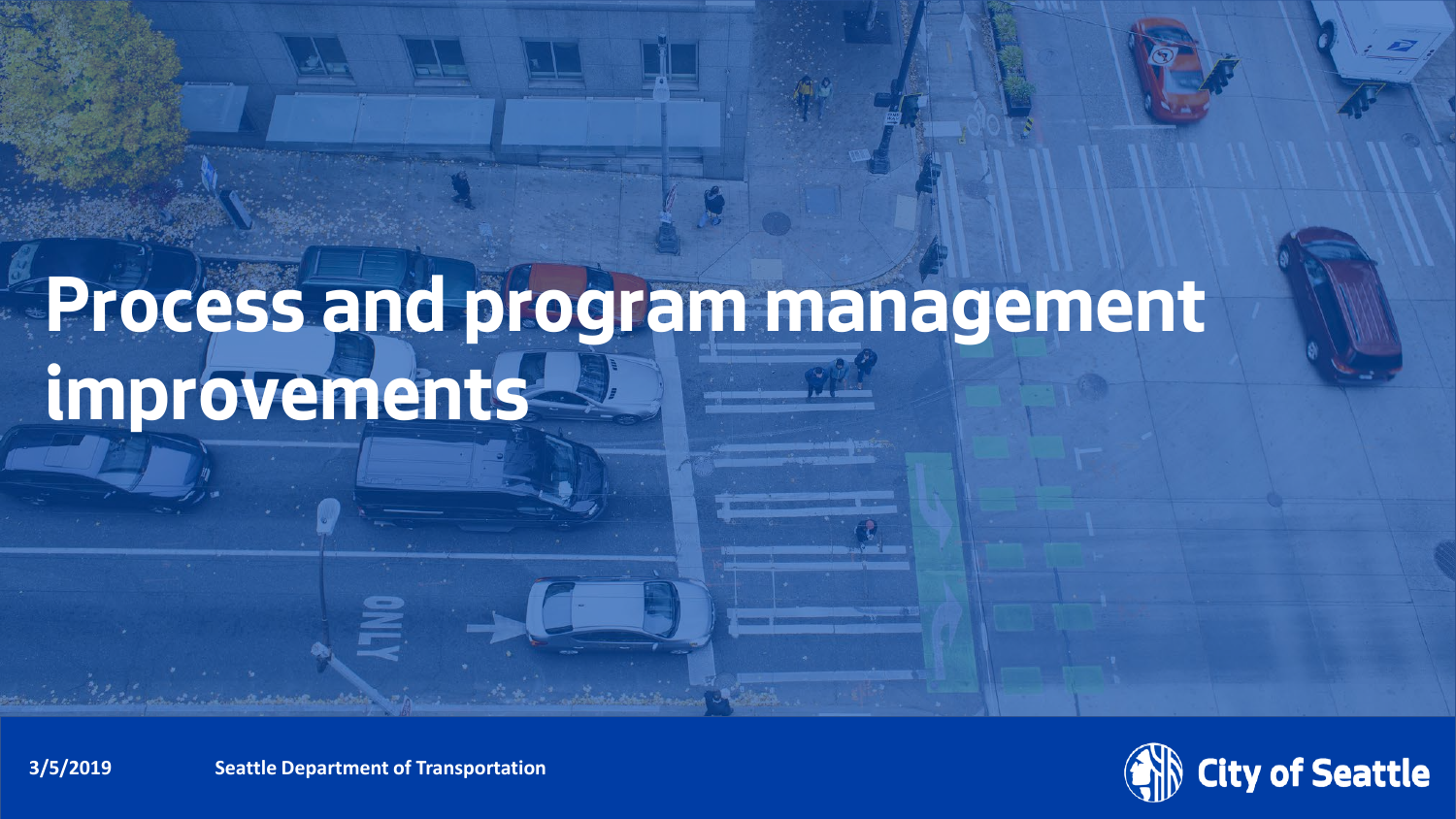## **Project delivery improvements**

| <b>Category</b>                | <b>Issues and measures taken to address</b>                                                                                                                                                                                                                                                                                                                                                                        |
|--------------------------------|--------------------------------------------------------------------------------------------------------------------------------------------------------------------------------------------------------------------------------------------------------------------------------------------------------------------------------------------------------------------------------------------------------------------|
| Contracting                    | Issue: Contract bundling of multiple project sites has led to construction coordination issues<br>Progress: Add a pre-construction meeting to focus on multiple site construction coordination                                                                                                                                                                                                                     |
|                                | Issue: Delays to notice-to-proceed (NTP, start of construction)<br>Progress: Revised contract specifications to establish a 21-calendar-day period between Contract<br>Execution/NTP<br>Issue: Weather, competitive construction market, and other challenges delay contract completion to following<br>season/year<br>Progress: Advertising contracts even earlier, especially large paving projects<br>$\bullet$ |
| Capital project<br>development | Issue: There is concern that the Project Definition Steering Committee process may be too lengthy and time<br>consuming for project managers to navigate.<br>Progress: A week long workshop was completed to identify approaches to streamline the process while<br>maintaining critical project and scoping input from SDOT's Senior Team.                                                                        |
| <b>Design</b>                  | <b>Issue: Standard plan printing and PE wet-signing process is time consuming</b><br>Progress: 20 "DocuSign" licenses have been deployed to PEs to enable digital signing of plans                                                                                                                                                                                                                                 |

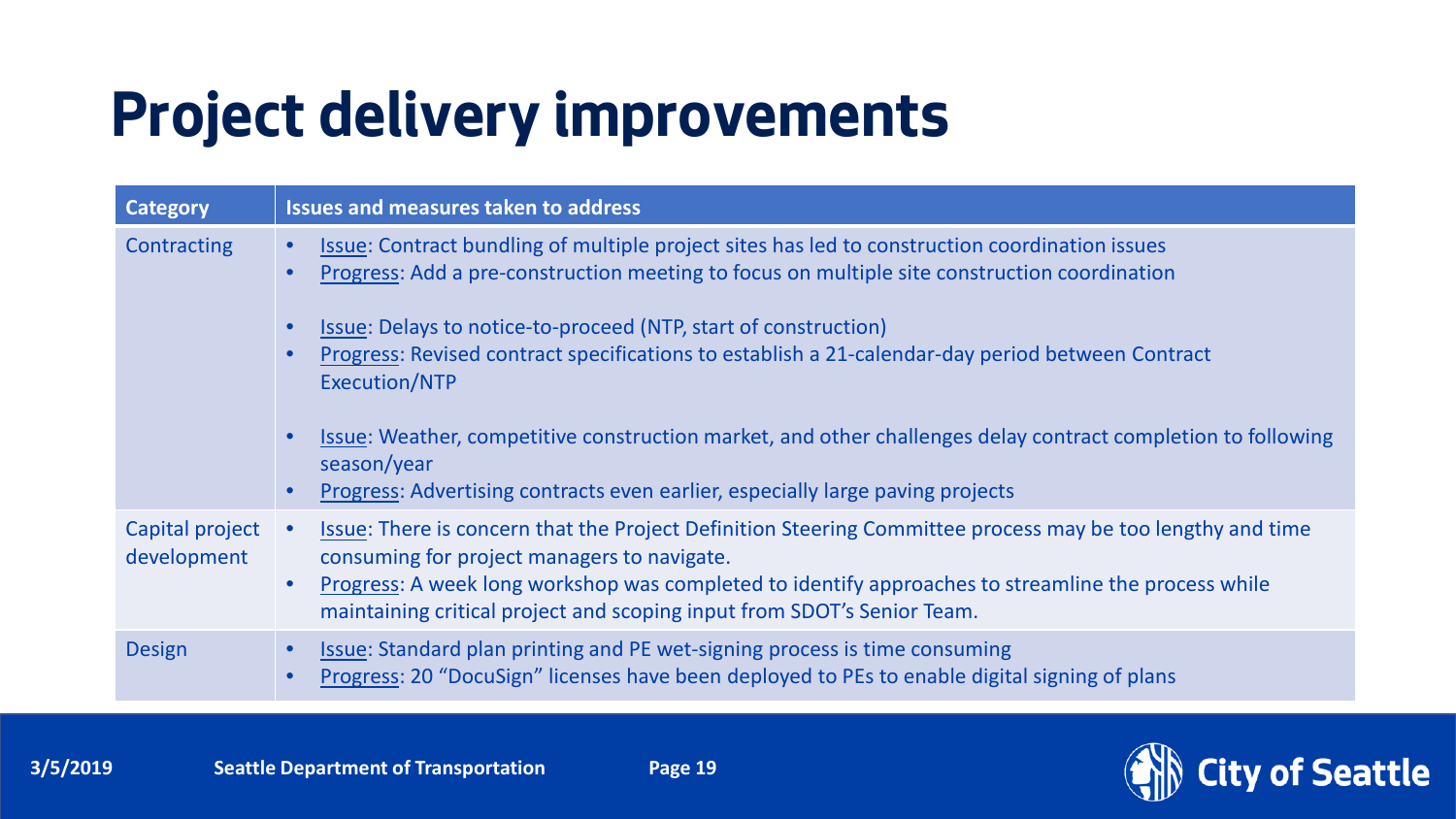## **Project delivery improvements**

| <b>Category</b>                                        | <b>Issues and measures taken to address</b>                                                                                                                                                                                                                                                                                                                                                                                                                                                           |
|--------------------------------------------------------|-------------------------------------------------------------------------------------------------------------------------------------------------------------------------------------------------------------------------------------------------------------------------------------------------------------------------------------------------------------------------------------------------------------------------------------------------------------------------------------------------------|
| Crew-delivery<br>process                               | Issue: Crew delivery process needed higher level of project coordination to ensure efficient project delivery<br>$\bullet$<br>Progress: Third-party facilitator led discussion and analysis of crew delivery process resulting in final report with<br>$\bullet$<br>eight recommendations for process improvements                                                                                                                                                                                    |
| Project<br>coordination                                | Issue: Execution of joint-agency MOAs was delaying the start of design on projects<br>Improvement: Execute programmatic MOAs, when possible, to enable design to start sooner<br>$\bullet$                                                                                                                                                                                                                                                                                                            |
| <b>Workforce</b><br>Capacity to<br>Deliver the<br>Levy | Issue: Updated Levy Workplan prompted the department to conduct a comprehensive workforce analysis to<br>$\bullet$<br>determine if additional are resources needed to deliver the Levy<br>Progress: Analysis is underway with more information expected in April. SDOT has taken steps to address urgent<br>$\bullet$<br>resource needs by initiating procurements where consultants can be used in place of new staff positions                                                                      |
| Centralized<br>program<br>management<br>system         | Issue: Project delivery information is managed in different ways, using different tools, by a wide range of staff in<br>$\bullet$<br>different divisions which makes it more time consuming and challenging to manage the Levy portfolio of work.<br>Progress: SDOT is developing a new Project Portfolio Management (PPM) software system that will provide a<br>$\bullet$<br>central location for all Levy work plan data and new tools to facilitate improved and more efficient Levy<br>reporting |

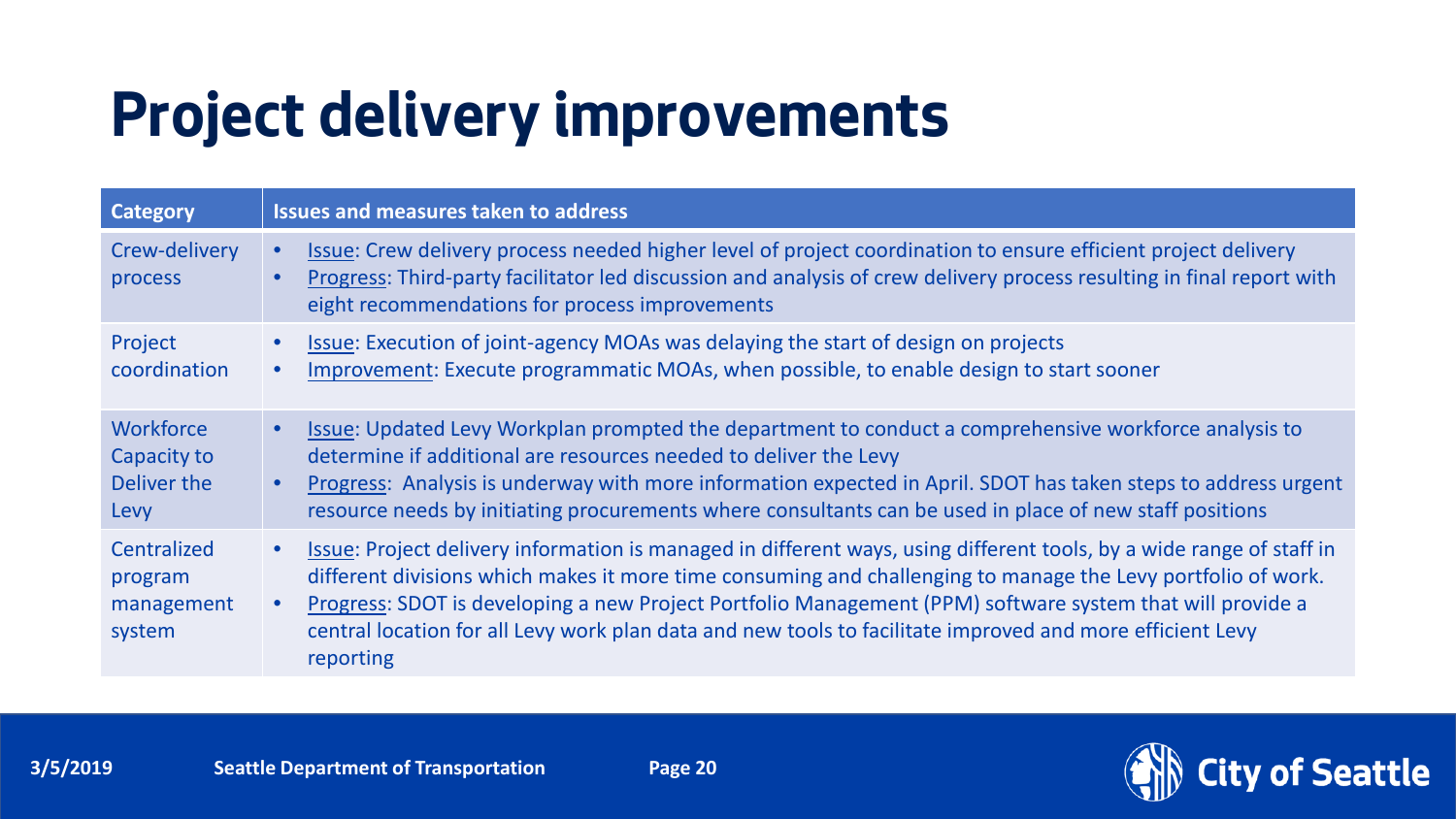## **Responding to the regional construction market**

- Region Construction Market Analysis Findings:
	- Regional annual construction spending (incl. soft costs) is expected to remain at \$50B for the next several  $\gamma$ ears  $\frac{1}{2018}$



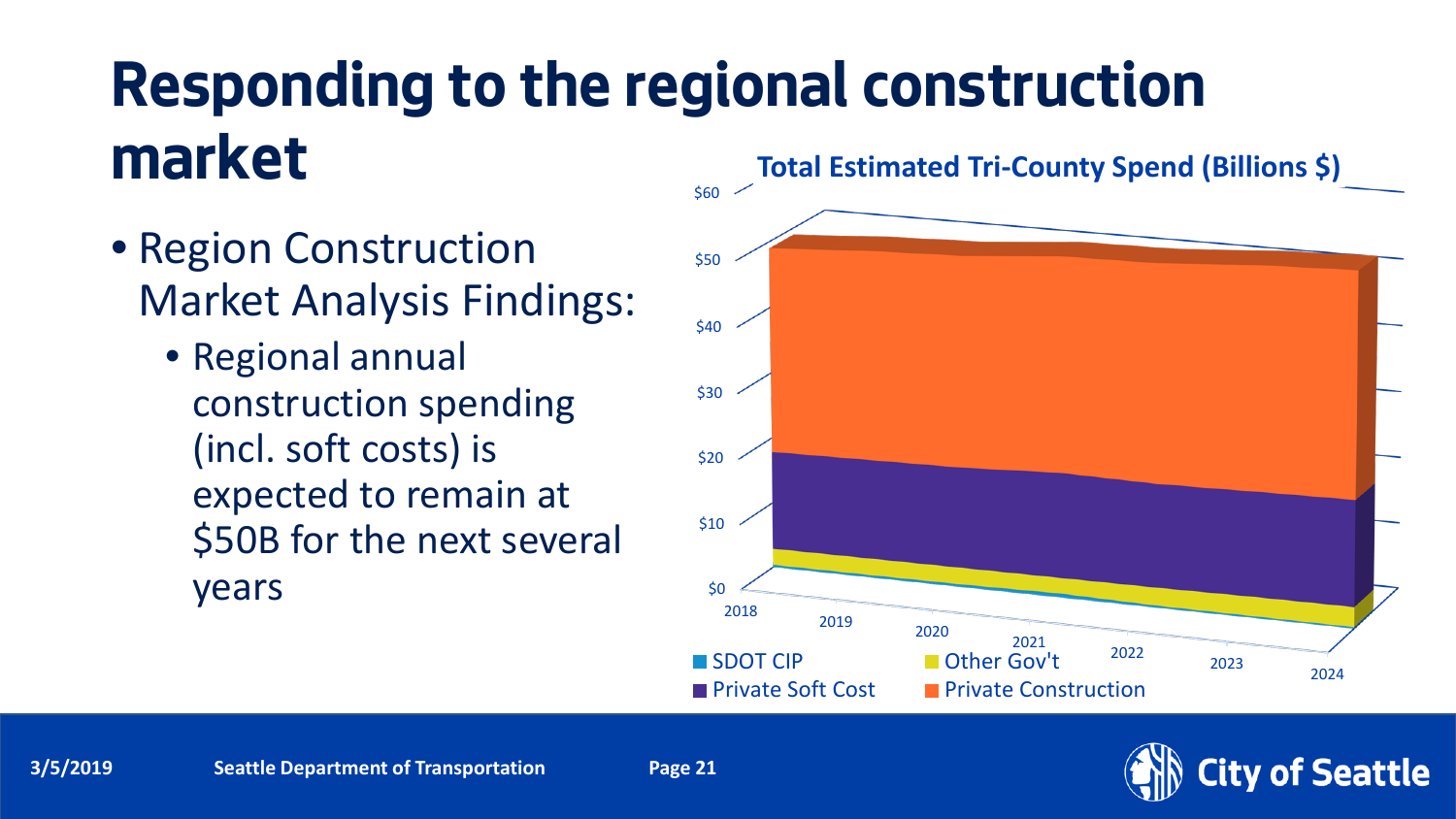## **Responding to the regional construction market**

- Region Construction Market Analysis Findings cont'd:
	- Labor is the largest contributor to construction cost. Varying data suggests a labor shortage of about 10%
	- Tariff wars are not having much effect on material cost increases for steel and concrete
	- A 5% annual construction escalation factor is appropriate for the current market
- Regular meetings with Associated General Contractors (AGC)